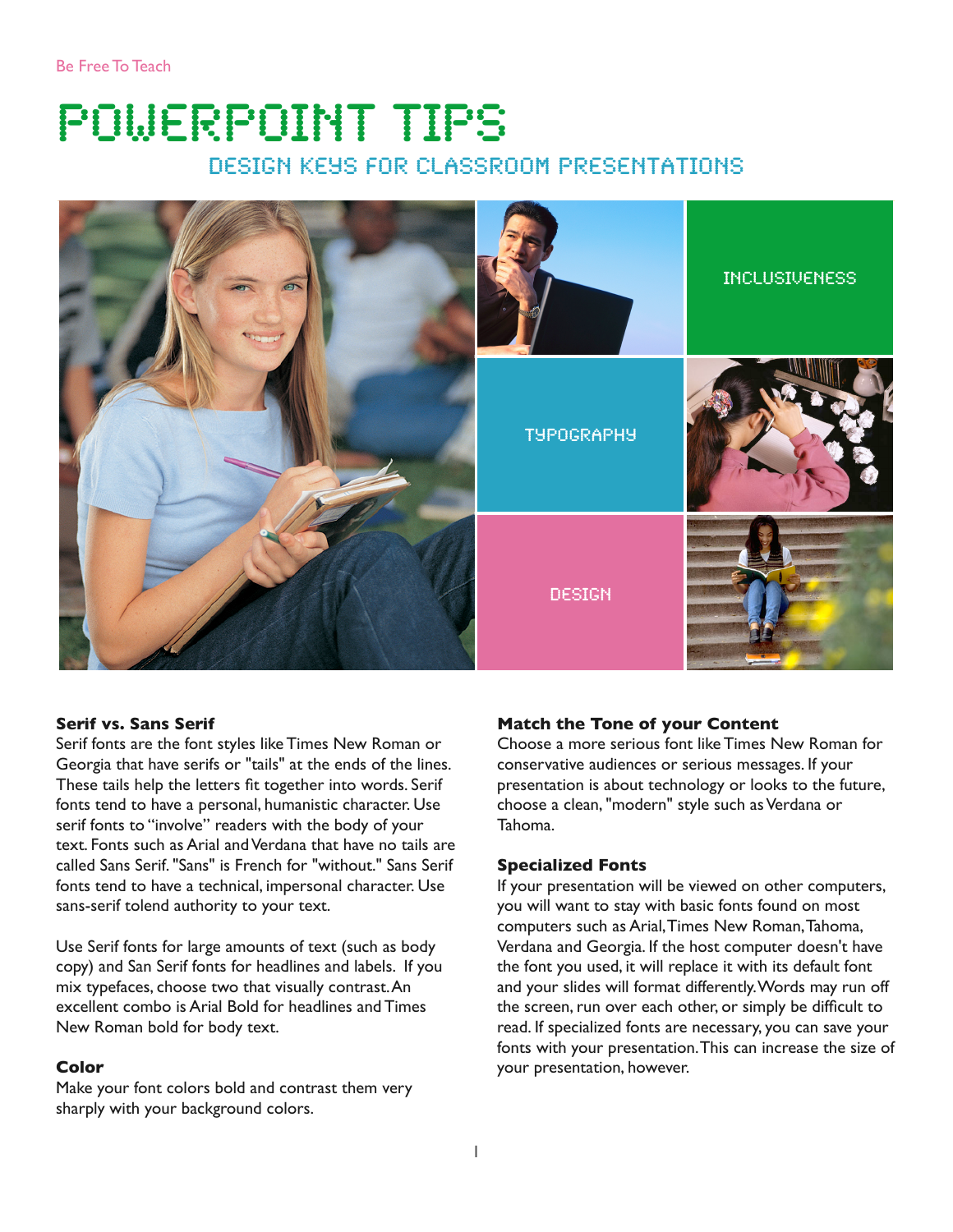# Be Free To Teach

# **Consistency is Key**

For a professional-looking presentation, limit your font selection. Use only 2 or 3 fonts. Most slide templates cover this for you. If you want to edit the slide template:

- 1. Click and hold on your *View* menu and pull down to *Slide*.
- 2. Select *Slide Master* from the submenu that appears.
- 3. Choose a font for your headline and a different font for your body text. Now, each new slide you create will have the font styles you selected in your template, ensuring a polished, consistent look.
- 4. Use that third font for labels or call-outs. A little variety is good, too.

## **Text Effects**

Italics can be hard to read. Italics can be hard to read. So can underlines and drop shadows. Use these very sparingly and test them out if possible. Use an ordinary typeface to convey simple information and save the bold/italic typeface for emphasis.

#### **Text Size**

Increase font size 4 points larger than you're comfortable with. This way, the folks in the back row will see it. Try not to make any fonts smaller than 28 points in your presentation. Typically, stick with 36 point minimum for your body text. However, leave some blank space. Very large type with no space is between that fills the entire space is very oppressive and more difficult to read. If you can't fit all your points on a slide without moving to a smaller font, break the points up onto separate slides.

# **Mixed Case**

Normal upper and lower case is always easier to read than all capitals.

#### **Visual Impairment**

Avoid making your slides too "busy" with lots of colors. Simple is often best.

## **PowerPoint Color Schemes**

PowerPoint comes with pre-installed color schemes. These schemes contain eight complementary colors. Specific colors are assigned to headline, body, background, etc. Consider varying the color scheme to make "old" backgrounds seem "new" to students.

## **Limited Color Vision**

*Avoid the situation where important information is conveyed only in the form of color. -* Being friendly to colorblind people does not necessarily mean that one should not use colors. Even for colorblind individuals, colors are very useful cues to distinguish different objects easily and quickly. By carefully selecting colors that are easily recognizable to people with all kinds of color vision, one can maximize the effect of her/his presentations.

*Avoid the situation where texts and objects are obscured with the background.* - For example, there should be enough contrasts in brightness and saturation between texts/ objects and backgrounds. Avoid the combination of colors that have the same brightness but different only in hue. For example, red characters on green backgrounds is unreadable for colorblind individuals. Use either bright texts/objects over dark backgrounds, or vice versa.

*Make texts and objects as thick or big as possible.* - When the size of color-coded objects is small, only a few cone cells can be used for recognition. Colorblind people find it especially difficult to distinguish the colors of thin lines and small symbols. For color-coded text, use bold fonts such as Arial or Helvetica , rather than thin Times or New York .

*Caution when using red. -* For non-colorblind people, red is a bright and vivid color. But for colorblind individuals, it is as dull as blue or dark green. Thus, avoid using red characters on black backgrounds, including blackboards.

# **How Much Text?**

Use the 7 and 7 rule for legibility: 7 words per line, 7 lines per slide with a 25 word-per-slide maximum. To do this, be sure you use text to highlight, not to narrate. Keep text to the essential. Also, highly detailed charts or graphics will not be readable from a distance. Keep them simple. This may mean anywhere from 3 to 6 bullet points and a single, simple graphic that illustrates the slide title. If you can't fit all your points on a slide without moving to a smaller font, break the points up onto separate slides. Bring points onto the slide one at a time with no special effects and "gray out" points after finishing with them. This approach gives better control and pace.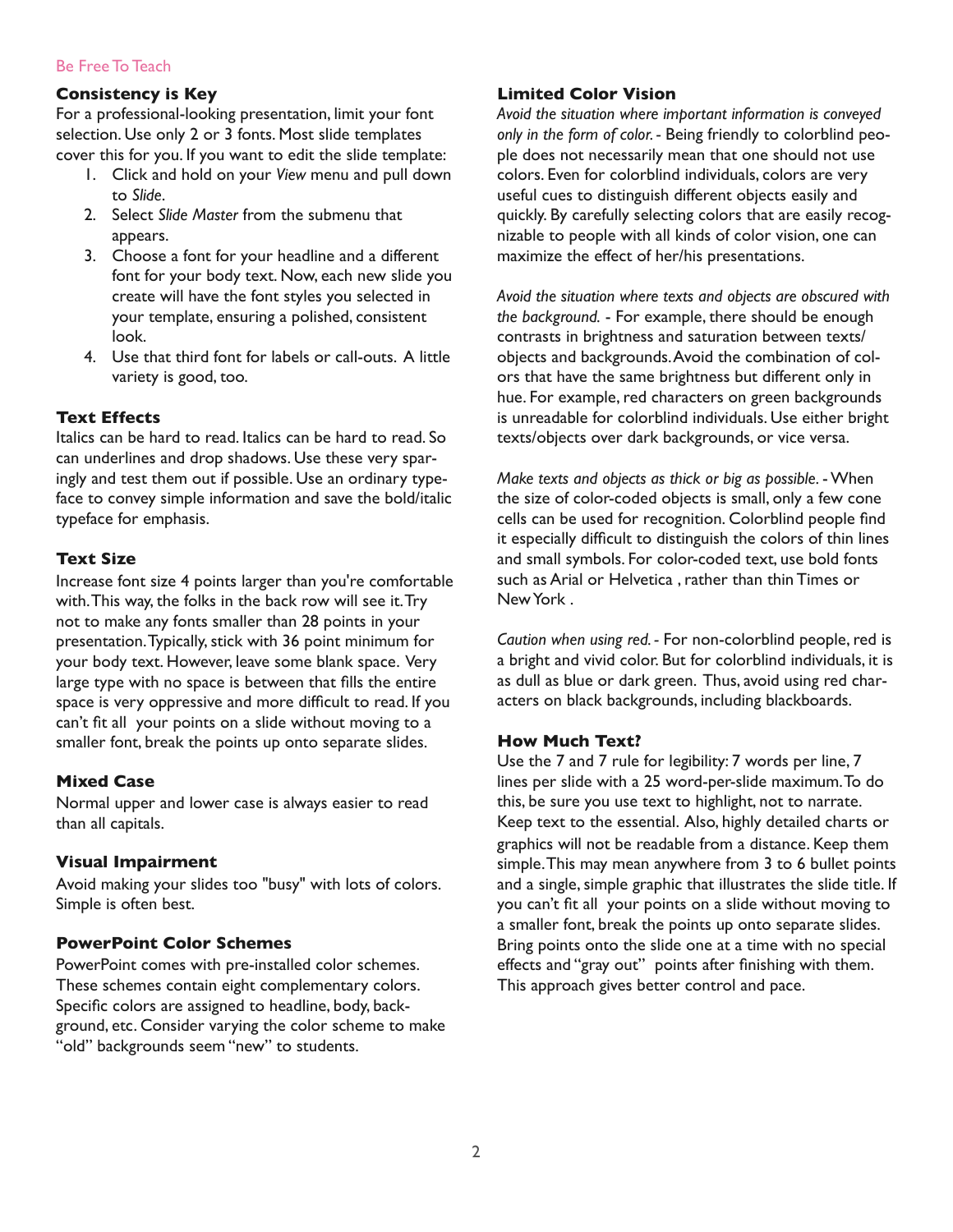## Be Free To Teach

## **Background Color**

In general, it is best to use a dark background with light text for projection. However, lighting options available in the room, the size of the class, etc. can create a need to veer away from that. Consider using light objects on a dark background or dark objects on a light background. The key is contrast. Even with strongly contrasting colors, low contrast between the shades can make it difficult to read. Use font and background colors with a strong contrast, as colors often look paler when viewed on a projector and pale text can "fade" into the background.

In general, cool colors make better backgrounds. These colors include shades of blue and green. Additionally, purple may work well as a background. Conversely, the worst backgrounds are usually the "hot" colors. These include red and orange. However, both of these colors make excellent choices for graphics such as charts and diagrams. Yellow also does not work well as a background. Remember, there are exceptions to every rule. The key is learning when to break them.

If the room remains dark for your whole lecture, you may lose touch with your audience, so lighten things up. Insert a light background slide from time to time and/or pause occasionally and turn the lights on.

#### **Design Templates**

Consistency is key. Design templates contain color schemes, slides with custom formatting, and styled fonts, all designed to create a particular look. After you apply a design template, each slide you add has the same custom look. PowerPoint comes with a wide variety of design templates. In addition, you can create your own design templates. If you create a special look for one of your presentations, you can save it as a design template.

# **Hold the Extras**

Use graphic devices such as borders, boxes, lines, or arrows only when needed. Avoid too many different types of transition in one presentation. When in doubt, select a subtle transition or none at all. Use transitions to add emphasis to create a flow. Limit animation and sound effect use to providing highlights or emphasis.

## **Keep it Simple**

Don't overuse effects or overcrowd slides. Don't let people focus on the effects in your program. You want them to focus on the *content* of your presentation and on you as the deliverer of that content. Use your slides to illustrate your speech, not to replace your handouts. Don't cram them with information that belongs in a handout. Avoid sub-headings. Instead, break major points into separate slides. Stick with the same backgrounds, styles and transition effects throughout your presentation. Think carefully before using animations, sound and video. It's best to use those effects sparingly — they'll have more impact.

# **Using Images**

Use images when appropriate to the message: to capture attention and clarify points, to explain, to describe, to show relationships. Keep it simple. In most cases, use one image per slide and vary the location. Be aware of your audience and how they will respond to the images you choose.